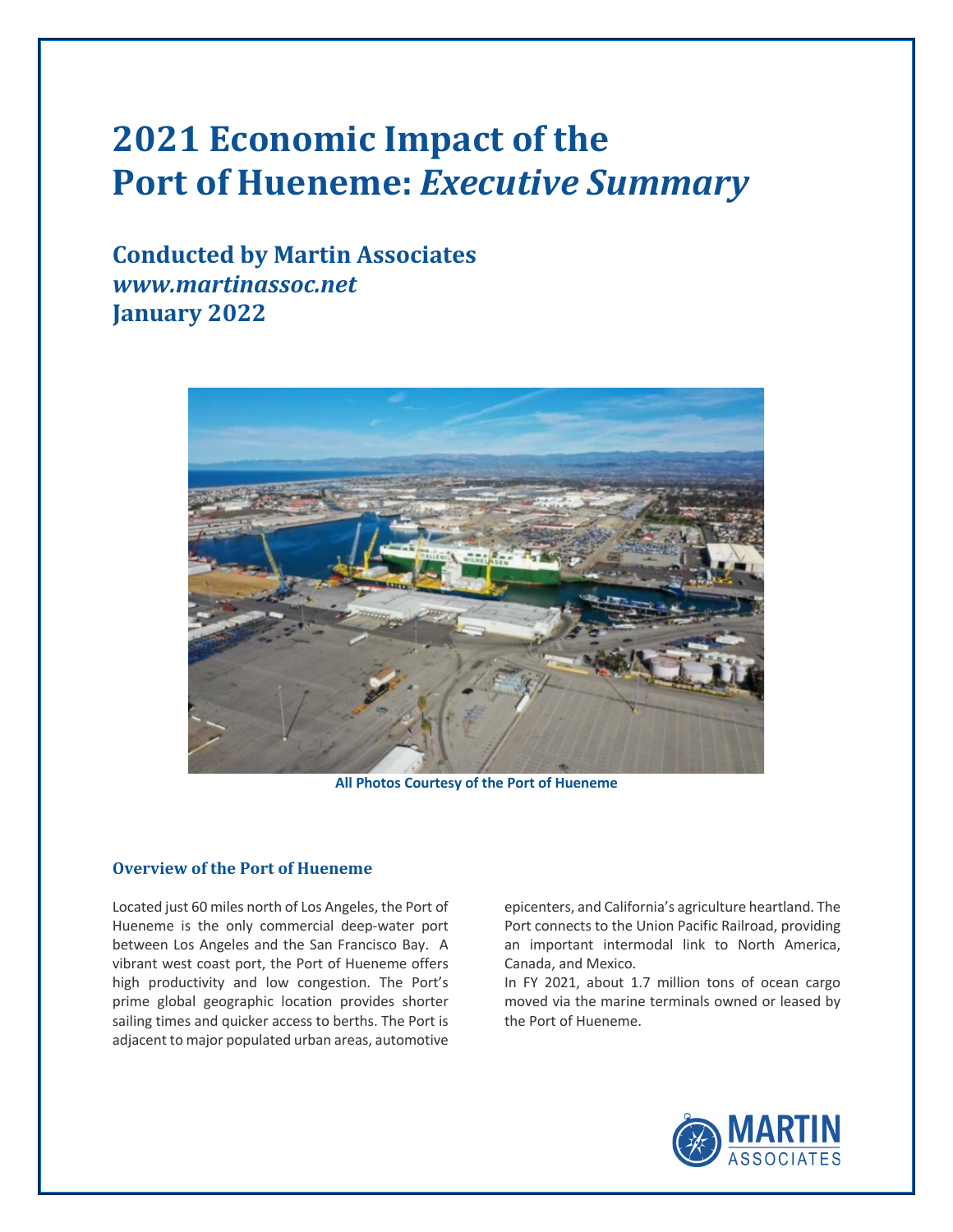## **Economic Impact Analysis Methodology**

Martin Associates was retained by the Oxnard Harbor District to measure the local and regional economic impacts supported by maritime cargo and vessel activity at the Port's marine terminals. The study uses methodology and definitions that have been used by Martin Associates throughout the past 30 years to estimate the economic impacts of seaport activity at more than 300 ports in the United States and Canada. The impacts are measured for FY 2021 and are estimated in terms of jobs, personal earnings, business revenue, and state and local taxes.

The study is based on interviews with 63 firms providing services to the cargo and vessels handled at the Port's marine terminals. These 63 firms represent 100% of the defined population of tenants and service providers in the Port's seaport community, underscoring the defensibility of the study. The data collected from the interviews was then used to develop operational and economic models.

## **2021 Economic Impacts of the Port of Hueneme - Summary of Results**

| 20,032 jobs are<br>supported by Port<br>activity                    | •2,909 direct jobs<br>•3,019 induced jobs<br>•1,697 indirect jobs<br>•12,407 related jobs                                                                                                                               |
|---------------------------------------------------------------------|-------------------------------------------------------------------------------------------------------------------------------------------------------------------------------------------------------------------------|
| \$2.2 billion of total<br>economic value supported<br>in the region | •\$545.2 million of direct business revenue<br>•\$520.6 million of re-spending of direct income and<br>local consumption<br>.\$1.2 billion of related business revenue                                                  |
| \$1.3 billion total<br>personal income/local<br>consumption         | •\$204.1 million: direct personal income, average salary<br>= \$70,174 for these employees<br>•\$520.6 million: re-spending/local consumpition<br>•\$110.1 million: indirect income<br>•\$472.7 million: related income |
| \$173.2 million state<br>and local taxes                            | •\$103.3 million: direct, induced, indirect taxes<br>•\$69.9 million: related taxes<br>•\$80.1: federal taxes                                                                                                           |

\*Totals may not add due to rounding